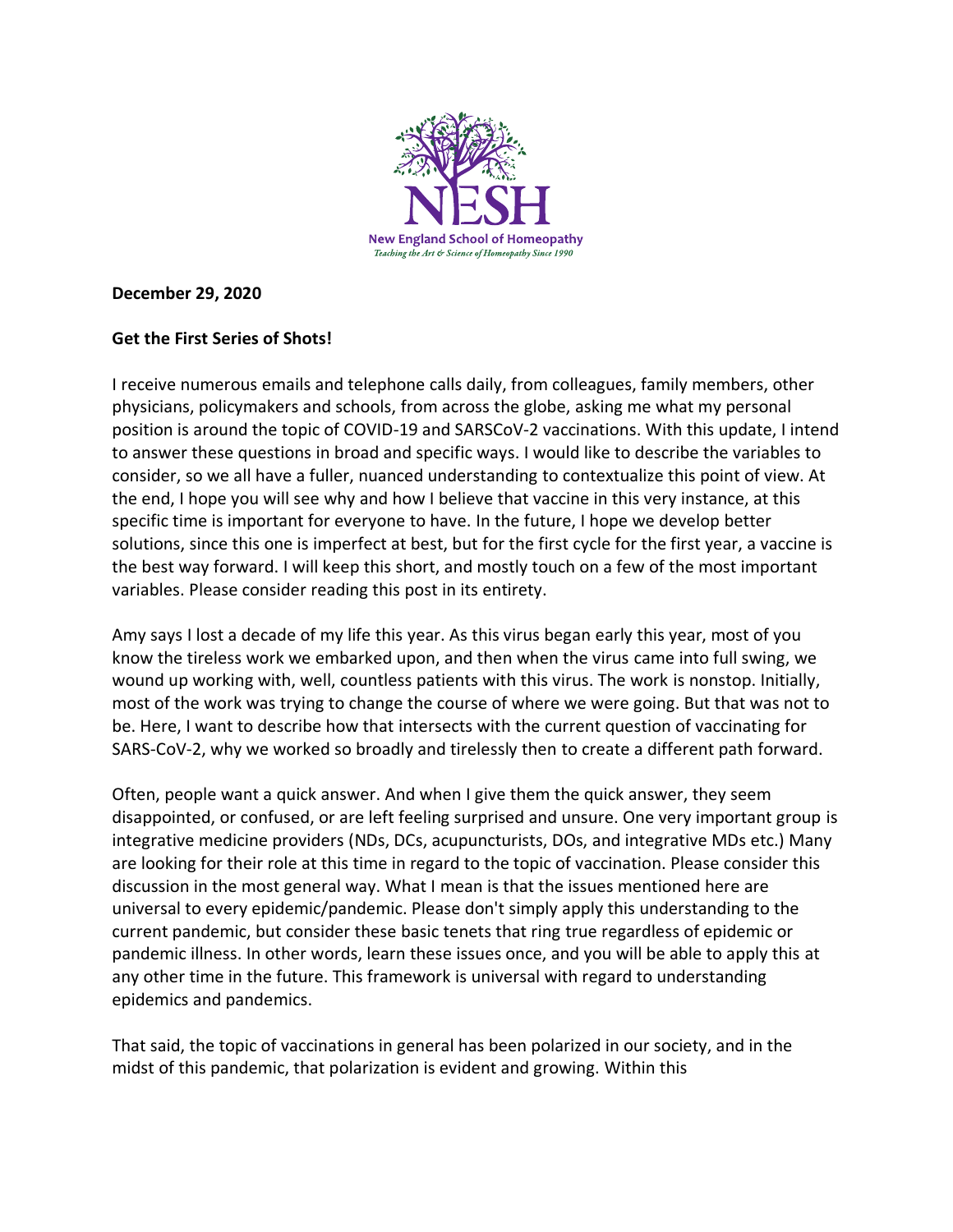polarized landscape we are finding up to 50% of adults considering not seeking the vaccine, a public health disaster by any definition.

# **WHO/WHERE/WHEN or PERSON/PLACE/TIME**

An essential concept in public health which I have written about before relates to WHO/WHERE/WHEN or PERSON/PLACE/TIME. Simply put,

regarding outbreaks/epidemics/pandemics, it matters when, where, and who is falling ill. Or to be more clear, one needs to consider interventions based upon these variables. And what you might decide at one point as a good intervention may not be a good intervention at a later time or with a different person. An epidemic is a constantly changing community event, to which we must adapt. I return to this point below.

# **VIRUS NATURE**

Another important topic is the nature of the virus. The point I made in January, 2020, which many also made, is that this is not a virus that would being going away in the next week or month or year. It is going to be with us for a long time. Actually, I still do not think people understand the full import of this comment. This one is not just going away. Which means that we actually do need workable, long-term, broadly accessible, effective solutions. There are several pathways that do exist here, though we have, as a society, chosen only one. More on this below.

# **VIRUS MUTATION**

An additional variable I wrote about early in the pandemic was the mutation of this virus. I know it is in the news just now, but only half the story is reported, which is causing unnecessary, or rather, premature, additional anxiety. As we highlighted, viruses mutate. This is part of the natural order of all organisms. The main questions around mutation should be: 1. What is the rate of mutations?

- 2. Where is the location of mutation in the genetic structure of the virus?
- 3. What is the effect of said mutation(s).

1. Rate of mutations. Different species have different rates of mutation. There is an understanding in evolutionary biology, which goes: If there are too many mutations, the species dies. It's too unpredictable. If there are not enough mutations, the species dies, as the species is not adapting fast enough to the changing environment. This concept is well paraphrased in Roger Lewin's book title, *Complexity: Life at the Edge of Chaos.* What we have seen from the start is that this virus mutates, though in fact, more slowly than other coronaviruses. But a change is not necessarily good or bad. It's just a change.

2. Location of mutation. This happens to be a very important question. Mutations can impact the behavior of the virus. In means it can make the virus more or less transmittable and/or more or less severe. Will the mutation make it more or less likely for the virus to attach to the cells or more or less likely to enter the cell? Ideally, the mutation makes it less likely to hurt us. For example, a mutation in the spike protein (the part of the virus that attaches to your cells,) would be pretty useful for us as it might make the virus less likely to attach. Unfortunately,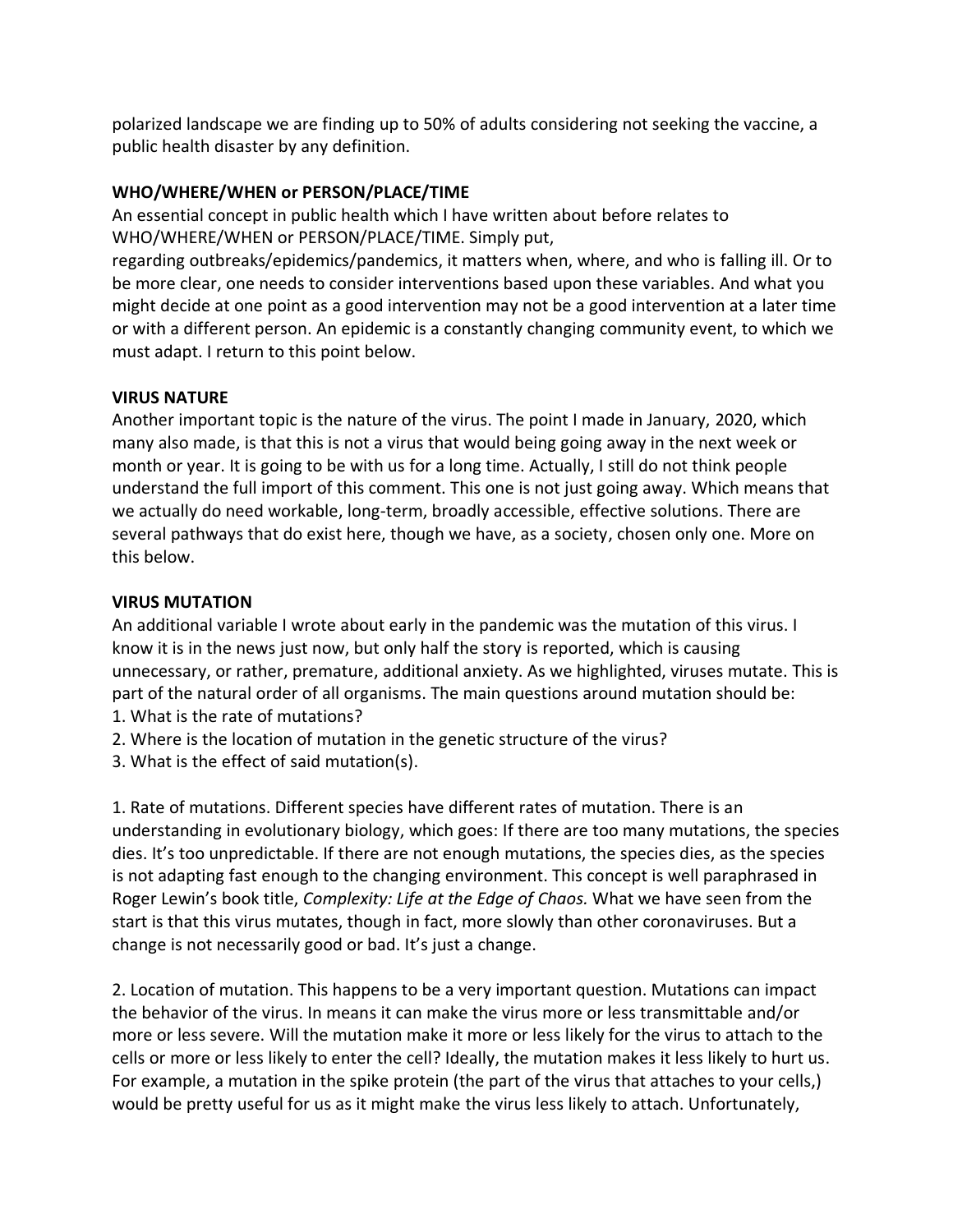from the very start, what we have seen is that the mutations do not seem to occur in the most important part of the virus and so scientists are observing modifications, yes, but none have been important enough ones for us, at least not yet. There is a lot here to discuss but you see the point.

3. Effect of mutation. Which brings us to the most important question when discussing mutations. Has the mutation made the virus more or less transmittable and/or more or less dangerous?

What is in the news just now is that the mutations have made the virus more transmittable. But the real question remains: has its potential for serious illness stayed the same or has it become more or less potentially dangerous?

You may recall that I am a strong proponent of convergent evolution. Simply put, this is a concept that all species constantly adapt, via mutations, towards being less virulent, less severe towards other species. In other words, what stopped the 1918 influenza pandemic was not any sort of treatment or anything that we as a species did. What stopped it was that mutations to the influenza virus which occurred, made it less virulent and less effective at hurting humans.

When you are listening to news related to COVID mutations, recall these questions and stay grounded in the science.

# **PEOPLE PURPOSELY CAUSING VIRAL MUTATIONS**

Here is a related topic I spoke of in more detail in an earlier post, and highlight here once more. We have the technology to modify the virus itself. While we can wait for the virus to hopefully mutate in less dangerous directions, we can also actively *produce* a mutation that benefits us. I know this may sound awful, but actually it would have been the best way forward. Please hold off passing judgement on this just now. More details below.

#### **ECONOMICS AT POINT**

I remember as part of a lecture in February, and again in a Webinar hosted by my professional organization, I made the point that the consequence of what was about to befall us was so enormous, that on the economic side, it will hurt us all. The economic and social impacts, some predictable, others unforeseen, would likely send people who recently moved out of poverty back into poverty, leading to further multigenerational poverty, not just in the United States, but across the developed and developing world economies, too. The main point I made was that the economic burden will not be shared equally. I remember colleagues disagreeing with me on this front. I think the grave reality on the ground, related to how the economic fallout is impacting individuals, families, businesses and communities, is pretty obvious to all of us at this point.

The reason I bring this up is the following. The longer the virus situation continues as it is, the more people will suffer. We will find:

1. More individuals in poverty.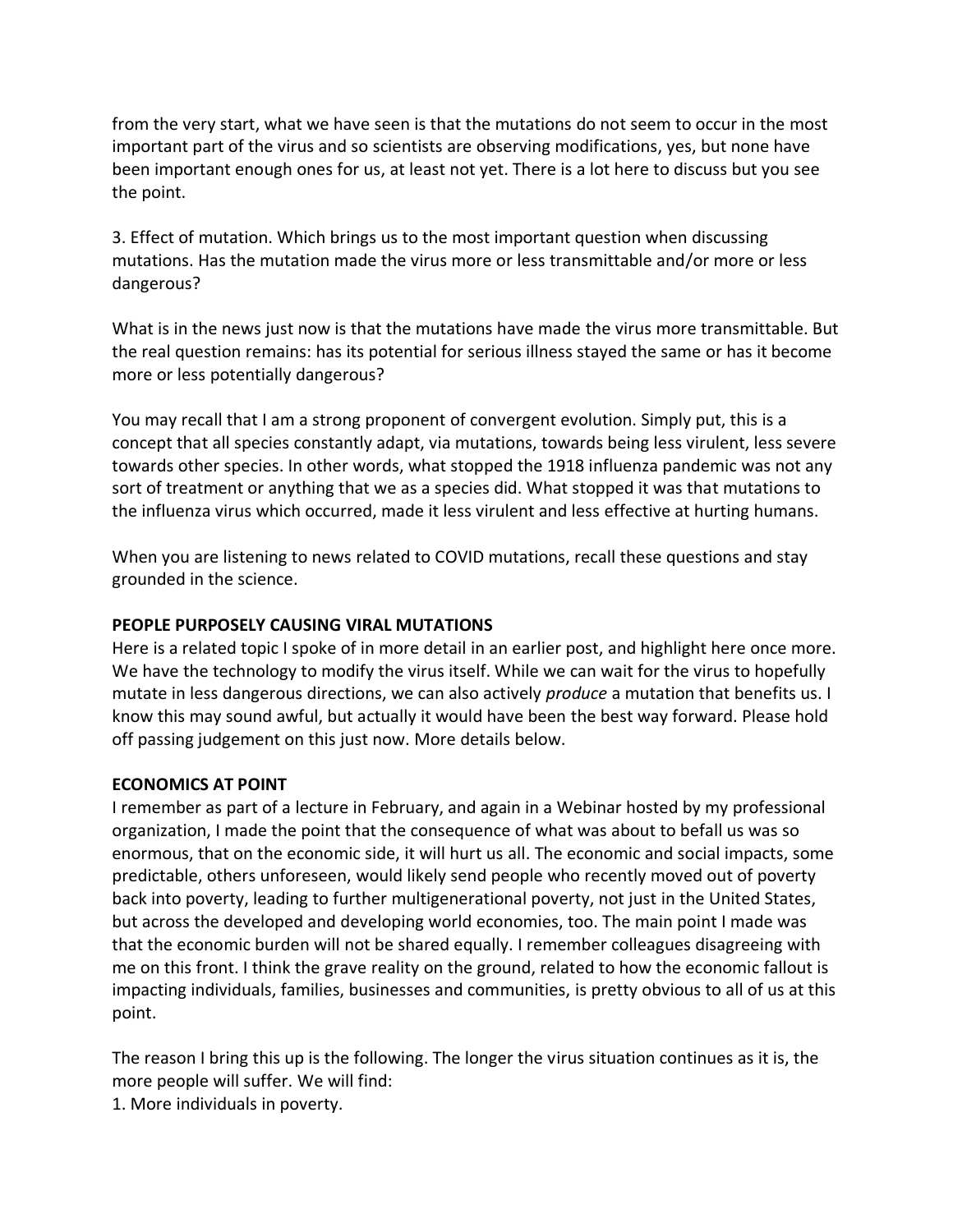- 2. More families in poverty.
- 3. More communities and whole countries in crises.
- 4. Less services available to those in need.
- 5. Higher morbidity and mortality from variables not directly related to the virus, but to the fact that the economy is not supporting people in ways that are needed.
- 6. Women will suffer more than before.
- 7. Children will suffer more than before.
- 8. People of color will suffer more than before.
- 9. Less funding for a slew of programs that benefit many portions of the population.

This is not an exhaustive list, rather illustrates the real health and welfare concerns that have to be considered and accounted for as the pandemic ensues.

### **THE VACCINE**

In general, vaccines are an intervention to produce an immune response to change the outcome of a future illness—both prevention getting sick or mitigating severity of illness, should it occur. There should be at least four issues that come into play here.

- 1. How bad is the disease?
- 2. How bad is the side effect of the vaccine?
- 3. What is the main purpose of the vaccine?
- 4. How stable is the modification of the disease?

1. How bad is the disease? Here we know the numbers are bad. Simply put. Described more so elsewhere.

2. How bad is the side effect of the vaccine? We do not know the full answer to this yet, but it seems as though the side effects are less than the disease if you read the studies completed before the vaccine received approval.

3. What is the main purpose of the vaccine? The 2 main reasons for a vaccine are to either make the disease less likely to be transmitted, or to make the disease less severe when/if it occurs. Ideally, both of these occur, but not necessarily. In the current vaccine studies, the main outcomes were to limit the severity of the illness in those vaccinated, which was tested for and proved effective, but what was not tested was transmission. Did those vaccinated not pass the virus as easily? This feature was not tracked as it might have been. As one example, we do not know how many people got the vaccine and caught the virus but were *asymptomatic*. It is possible that more people got the virus by vaccine but were asymptomatic. We simply do not know yet. but over time we will, by actually tracking this. I await this study. What we seem to know is that less people develop less severe forms of the disease when vaccinated, than those who were not vaccinated. We have to wait until they do the studies on the second question. This should have been part of the study in the first place. I cannot for the life of me understand why this was not done.

4. How stable is the modification of the disease caused by the vaccination? This remains an important question. We do not know the answer to this, since it is a new vaccine. My personal opinion is that natural post infection antibody immunity lasts for 6-12 months. I would very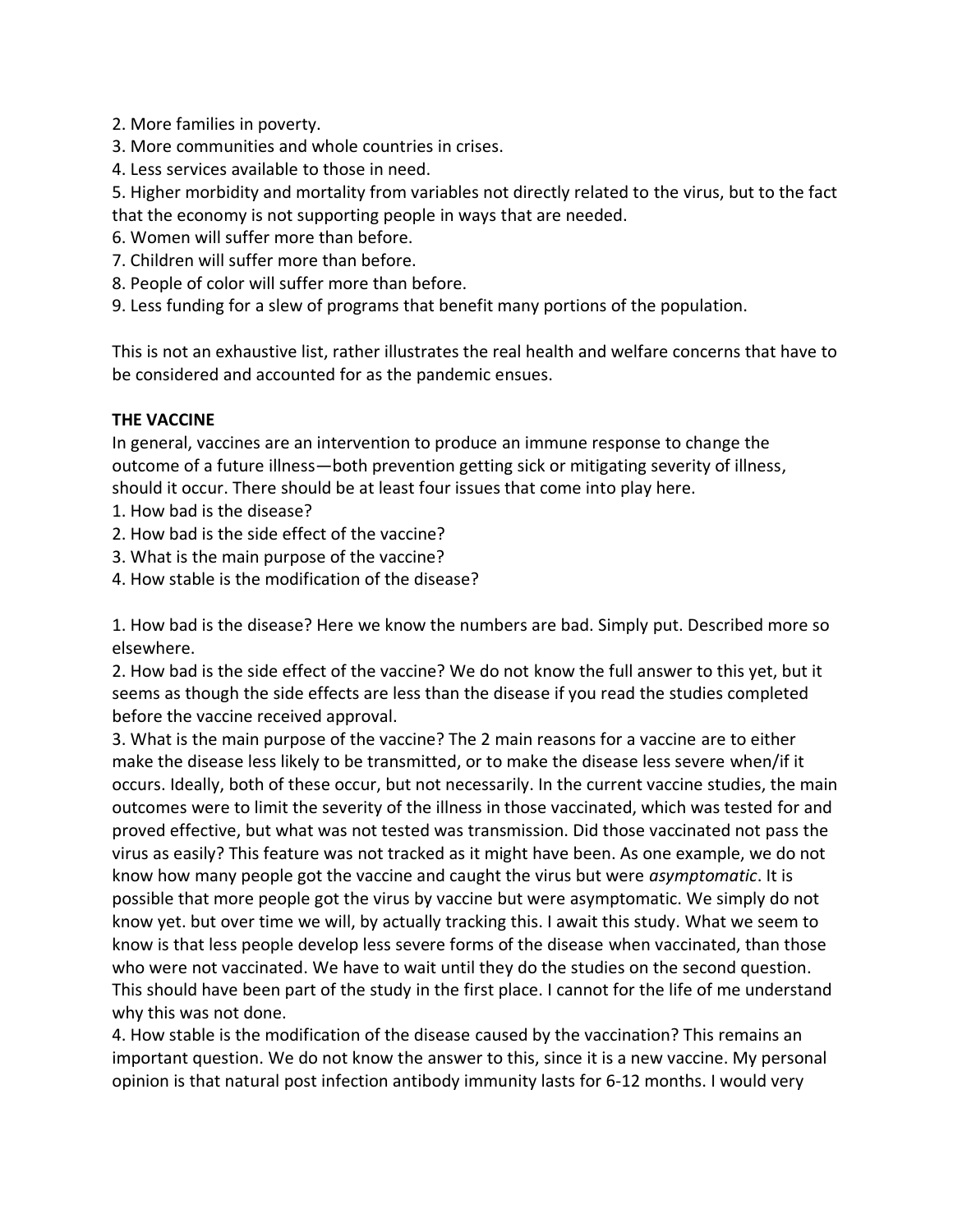much hope that this is *at least* as long for the vaccine. It would be a bad sign if it is a shorter period of time and a good thing if it lasts 2-3 years. More on this below.

### **PATH DEPENDENCY**

This is a term I like. Simply put it is a way to say that the past decisions and events matter and percolate down, bringing us to today. The past and present are both present, but not equally distributed. The choices we made or did not make have an impact on today, and on the path we are currently on. One corollary is that because we made certain choices, we are averse to, and resistant to, alternate ways to look at a problem. No one wants to be responsible for a change. Policymakers, scientists, and funders, retreat to a position of caution. I will come back to this concept soon.

# **PUTTING IT ALL TOGETHER - HOW I CAME TO THE CONCLUSION THAT WE SHOULD TAKE THE VACCINE AT THIS TIME:**

1. From what we know, this virus is not going away in the near future.

2. From what we know, this virus morbidity and mortality is staying high; at this time around 1.5%-1.75% mortality, getting closer to the 1% I predicted at the start of it all. I believe it will stay in this range for some time to come. My current projections from last January are staying the same, I believe that if nothing changes, the first full, complete cycle will end with 500,000- 2,500,000 dead in the USA. There is no math that shows this to not be the case at this point, *unless something changes*.

3. The effect of this upon the health care system is leading to failures across the board. Numerous services are failing leading to excess mortality and excess morbidity even unrelated to this virus. Emergency departments, intensive care units, and hospitals in general, are taken up by COVID patients, so that many people are not seeking or are being refused other essential diagnostic or treatment care. There is ample loss and general misery.

4.In terms of the economy, unemployment, etc., we know the facts on the ground are not good and not getting better any time soon.

5. In terms of health access and outcomes, BIPOC, women, and others living at the fringes are having worse outcomes. Problems such as alcohol and drug abuse, domestic violence, anxiety, depression and suicide are all increased as a result of the many ways the pandemic is playing out and [researchers](https://pubmed.ncbi.nlm.nih.gov/32539153/) believe these realities will likely persist even once the pandemic is passed.

This has to come to a halt as fast as possible. In January, 2020, I described several paths that were open to move forward to limit the harm that was surely on its way. These included:

1. Prevention, emphasizing public health measures, like everyone else. Unfortunately, as a country, we did not adopt the public health measures that were needed in a timely, urgent and unified fashion.

2. Mitigating the effects of the virus, by assisting in producing a normal healthy immune response, via natural medicine therapies. We discussed several options, but FDA/FTC asked many in the integrative doctor sector to stop discussing these, to halt making claims and to discontinue making any such recommendations. Ironically, when more traditional medical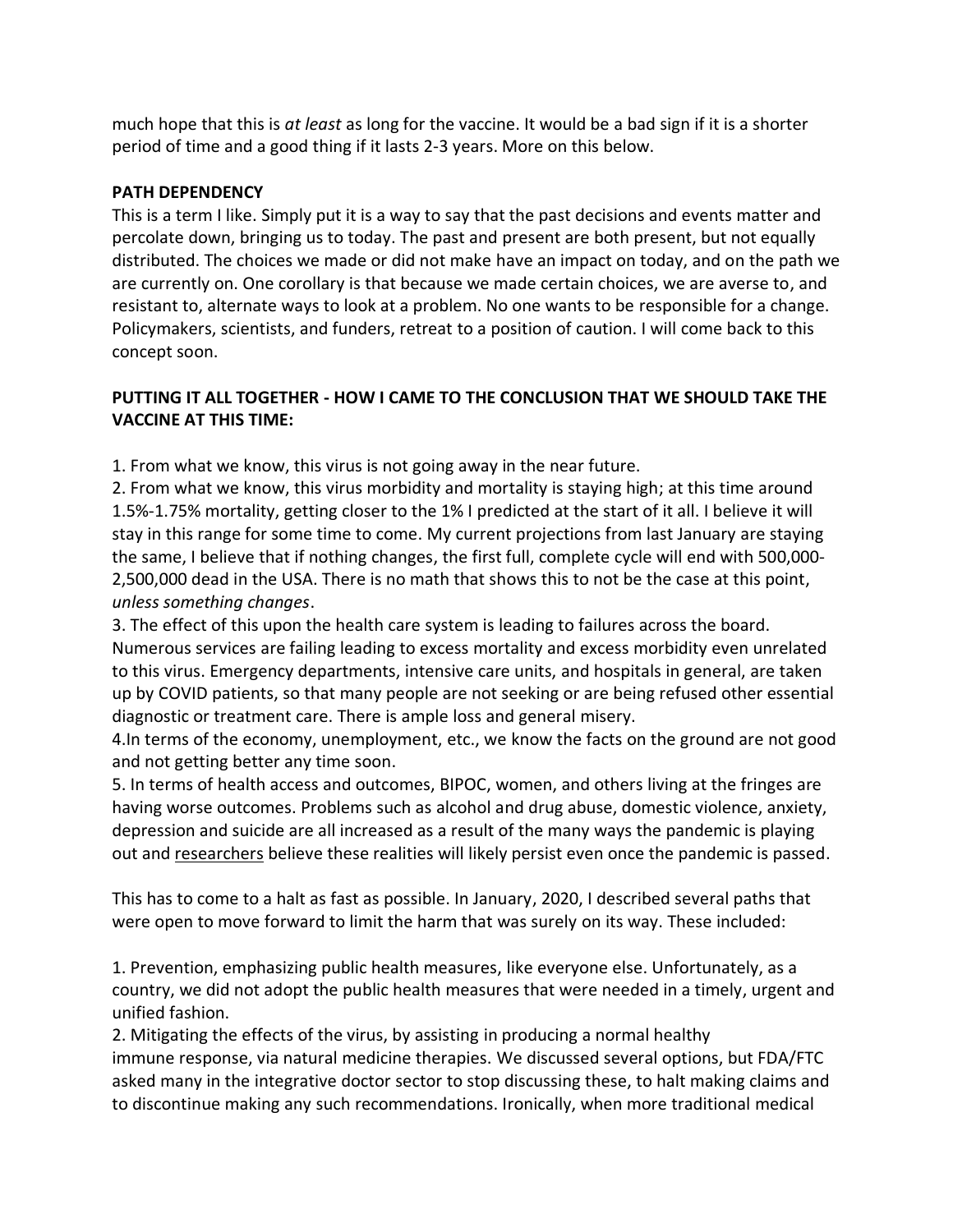institutions and providers began to discuss the same concepts, many months later, there was less pushback, but by then, these recommendations were late. That delay was costly. 3. Developing drugs aimed at normalizing and optimizing immune response. 4.The development and distribution of vaccinations.

There were several others, but the main point I wanted to make was, when we, as a species, are in crisis, we work towards solutions. We excel at this. But, as a society, what was decided in the spring of 2020, is that the path forward was going to be through vaccinations. You can read about this in my writing from that time. Specifically, I said that unless we deviate from this course now, at that time, the path dependency will lead us to vaccinations. As you recall from our intense and urgent communications, I, and many colleagues, were working tirelessly on other potential pathways, but let's leave that aside.

We as a society, our officials in charge of such decisions, chose the vaccine pathway as our essential and most important way forward. And most of all our eggs went into that basket. I know some, just for the sake of argument might disagree with this, but think about it this way, just as one example. The current vaccines were built upon the final trials of 30,000-40,000 people, after smaller trials, and a *couple of billion dollars* per vaccine. How much money went to study Vitamin C, Zinc, CoQ10, Resveratrol, homeopathic treatment? Any one of such studies could represent a proof-of-concept to be built upon in larger trials. Most of these treatments are readily available, inexpensive and have extremely low side effect profiles. What was/is missing is robust testing, which needs funding. As a society, we decided to shut these other options down and put the majority of focus and funding into vaccine development. Right or wrong, that decision was made.

The next point flows from this. If you are not going to fund the preventive and treatment side aggressively and properly, especially the inexpensive, natural treatments that have for generations worked on supporting healthy immune function, then you are solely reliant on herd immunity. The number I mentioned this spring is still the same for me; 300 million Americans must be immune to the virus for our society to get back to some semblance of normal. One way or another you need 300 million people, more or less safe. You can have this from vaccinating this number of people, or from having 300 million people catch the virus, or a combination of the two. But one way or another, *de facto*, this is the direction we decided to pursue as a society. Three hundred million people need to be immune.

Which is where one of my math problems arises. If we have around 30 million folks that had the virus and 250,000 died from it, and we just keep going as we have, the 300 million getting it naturally leads to 2,500,000 dead. We can't have that. This would be a complete and total societal breakdown. It leaves us with only the vaccine path.

Remember PPT point I made above. We are where we are, at this moment in time. We have, for the most part, underfunded drug treatments, and nearly, completely suppressed the study of potential natural treatments. This is what I mean by path dependency. The society has chosen and we are now, predictably moving down one pathway, which is to get vaccinated.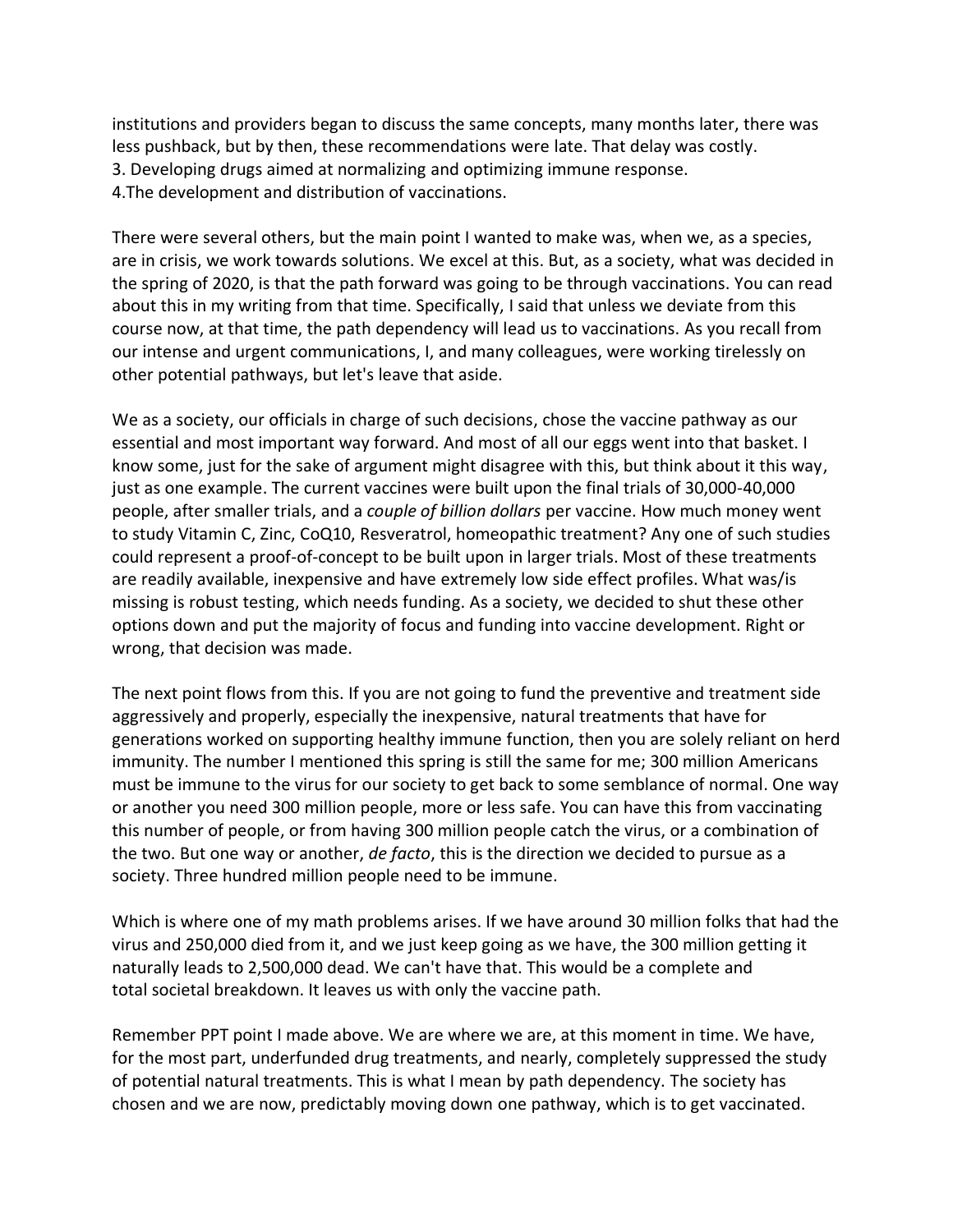#### **DO YOU REALLY HAVE A CHOICE?**

I would like to make one point incredibly clear. In my humble opinion, in fact, you don't really have a choice here. I know the nature of the questions I receive is, should I or should I not get vaccinated? And it seems to many as though they have a choice right now. But again, please be aware that as a society this choice was made 9 months ago. It only *feels* like you have a choice because of vaccine numbers. If we were forced to get a vaccine now, all of us, right now, then we would run into the problem that there are not enough vaccines to go around. But as soon as there are, the lack of choice will become apparent. We will see mass vaccinations. And if we did not reach the high level of immunity, then one by one, the various professions will begin to mandate vaccines. Courts have already determined that business owners have the right to demand workers get vaccinated. And if not, they have the right to keep employees from their jobs.

One profession after the next will roll through the demands, and if not enough health care professionals chose to take the vaccine, then it becomes a prerequisite for work, and then people who live in nursing homes and those working with them, and if still not enough, then factory workers, and if still not enough, those working in education, and then students, and if still not enough, to get on an airplane, and if still not enough, to travel by train and bus. You get the idea. One way or another our leadership and society, in general, chose last spring that we are going to get to herd immunity, and as our main path to it, we will require vaccines. I state this as a fact, not as whether we should or should not, but what reality will look like in early 2021.

In other words, I believe having a discourse on *if* you should or should not have a vaccine is unproductive, since you don't really have a choice, in the end. We will see how this turns out, but I am pretty sure this is the reality we live in, and is easier to grasp when you appreciate the path our public health, research and leadership chose.

So, if you ask me if I am getting vaccinated, I say yes, because I want to continue to work with my patients and I believe all health care workers will need to have the vaccine, to achieve herd immunity this way, rather than by waiting until we all fall ill as our way towards herd immunity.

Further, I believe that those professions and those medical societies that at this point in time come out against vaccinations, are reckless, both to their patients but also to themselves. I do not see how a practitioner would be able to survive a lawsuit from someone who becomes ill from SARS-CoV-2 who chose not to vaccinate based on such a recommendation. I am trying to be forthright here. I am fairly certain that your own professional association will not support you in discouraging vaccination.

I am not sure how to say it here, but that ship has already sailed.

#### **WHAT ARE THE ROLES OF INTEGRATIVE DOCTORS WITH REGARD TO VACCINATIONS?**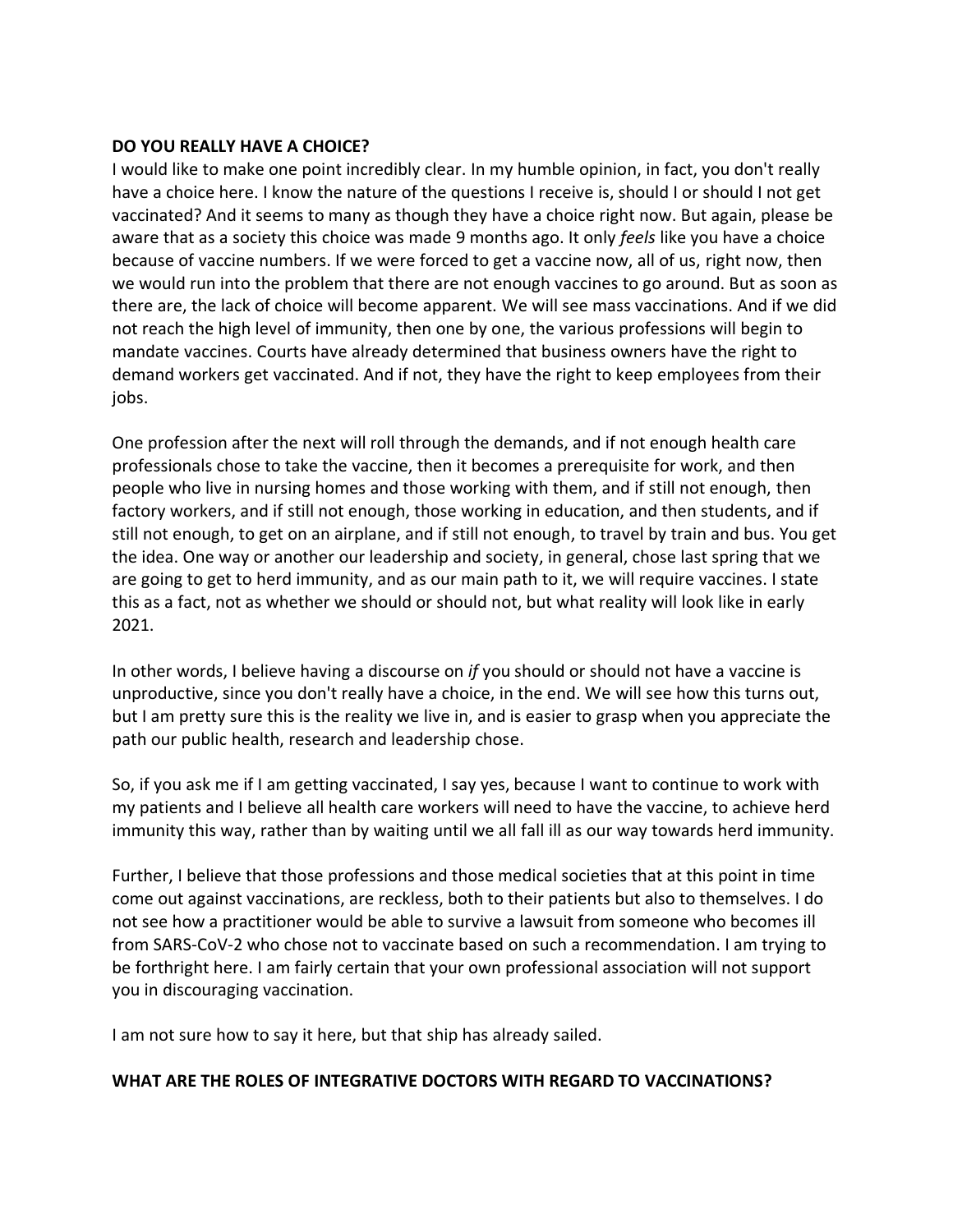1. As a point of clarity, and unrelated from the other points below, many integrative doctors provide vaccinations in their offices. For example, licensed naturopathic doctors in several states provide vaccinations for their patients, as is true for other licensed providers. And just as NDs have been conducting COVID-19 testing onsite, they might also provide the vaccine. This is just another practitioner offering recommended treatment. Nothing unique here. What follows goes beyond that.

2. Integrative practitioners, for the most part, have worked for decades, and in some instances, for centuries, in helping support healthy immune response and to optimize normal immune function. According to the vaccine makers, there are a variety of immune reactions and side effects, to be expected in 3%-50% of those who receive the vaccine. It may be that integrative practitioners can help the immune system function in healthy and appropriate ways, leading to the desired response to the vaccine, perhaps even extending the benefit of the vaccine. This needs to be tested in earnest.

I am not referring to helping those with anaphylactic reactions caused by the poly-ethylene glycol ingredient in the vaccine, but rather other potential reactions. People with that known allergy are not recommended to take this vaccine. (As a personal not unrelated side note, I nearly died two times from vaccines when immigrating twice in several years, finally to this country, as a child. So, for me to say that I am getting vaccinated, you can see, this is not a simple decision, but one decided upon last summer when I understood the direction things had gone was not changing and appreciating the reality that will emerge on the ground.)

3. There are a few different vaccines on the market just now, all are injectables. I assume that by late spring, early summer 2021, an intranasal, inhaled form will become available. It may be that integrative practitioners can help those who are unable to take the injectable vaccine at this time due to issues with what is used in those vaccines, using additional natural medicine approaches with regard to prevention. This needs to be tested.

4. Assisting those with vaccine hesitancy questions. Many times, those not wanting to vaccinate seek out integrative physicians. These practitioners can help assuage anxiety about the vaccine itself.

5. Side effect profile. I believe integrative physicians can mitigate side effects of the vaccines. We only need funding to test this out. More on this below.

6. Special circumstances. Aside from those that cannot take the current vaccine due to known potential anaphylactic reaction, there may be other groups of individuals who will not tolerate the current vaccines, or are recommended to skip the vaccine because of age or other reasons. It could be that integrative approaches can help with preventive care and with mitigating severity of illness by normalizing proper immune response, for those unable to take the vaccine. This needs proper funding to be tested.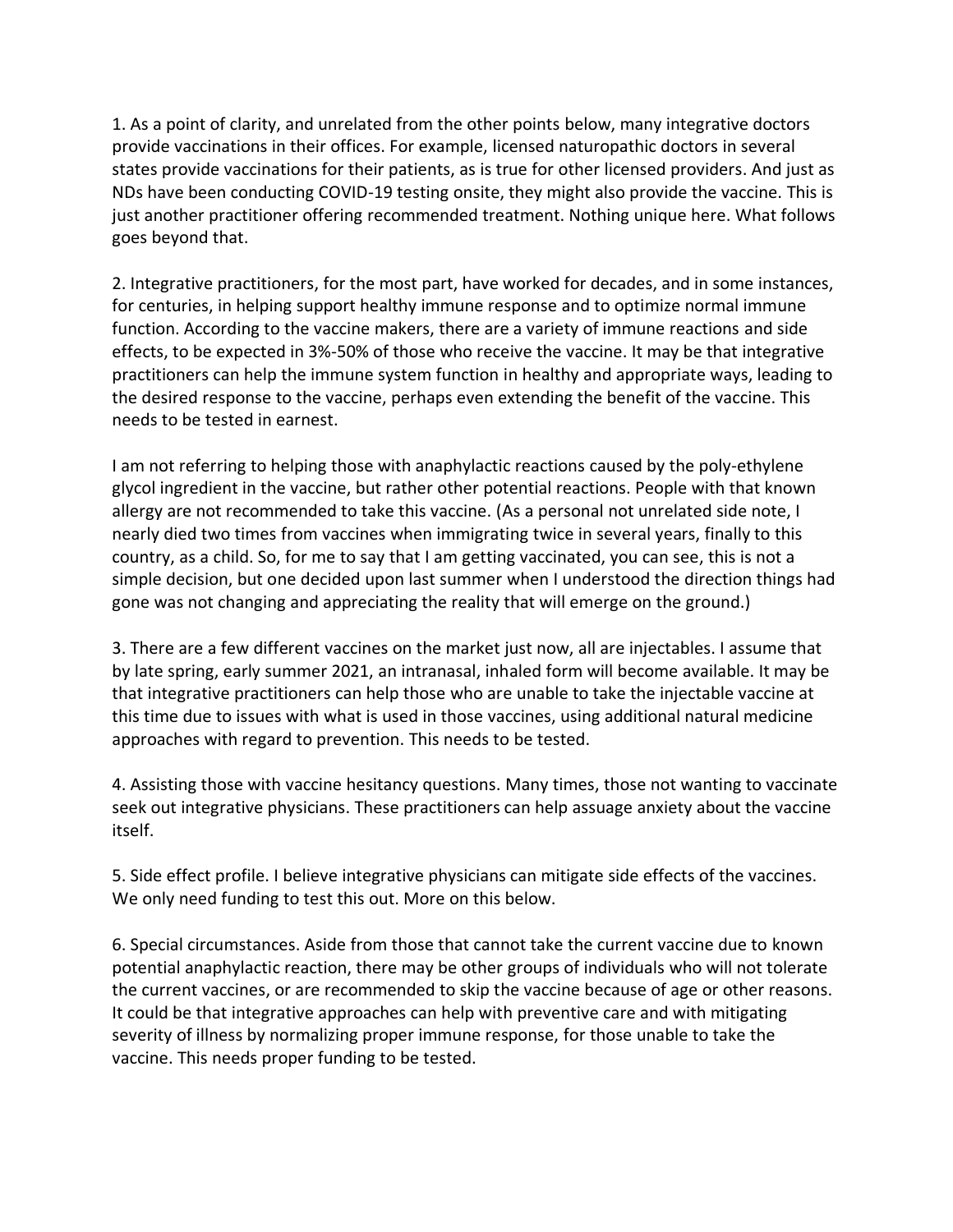7. Specifically, it may well be that the side-effect profile is as intimately related to the underlying health status of the individual, just as the disease expression of COVID-19 is modified by the underlying health status of those who contract the virus. Many of these health concerns plaguing our modern society are modifiable by integrative practitioners, whether it is diabetes, hypertension, heart disease, obesity, and other common chronic diseases.

8. It may be that people who do develop bothersome or long lasting side-effects find relief from an integrative practitioner who helps the person develop a healthy, appropriate immune response and helps with underlying health conditions that may have put the person at more risk for worse outcomes in the first place. This also needs testing.

### **WHAT WE DO NOT KNOW?**

Leadership in the country has a great deal of hope with the vaccines, though, in fact most people have not fully thought out what the future might look like if this remains the *only* intervention. Picture the reality of where we might be headed.

1. By the summer or at latest the fall of 2021, more or less most people will be vaccinated. Which means that there is gradual easing of restrictions, but not a complete easing until next Fall. In other words, even though we are being vaccinated in December or in January, we are still wearing masks, and some businesses are still closed or operating below pre-COVID capacity. Sadly, people are still dying from COVID-19.

2. We don't really know how long the vaccine will last. Hopefully it lasts longer than the disease immunity, which as mentioned above, I still personally believe to be 6-12 months. But all our eggs are in this basket of vaccinations. What happens if it only lasts for 6 months? I do not foresee people lining up for shots every 6 months. We need another egg in another basket. This cannot be the only pathway forward.

Related to this time question, we do not know if people can tolerate a second or third series of vaccination. What if you can tolerate one, but the second or third series does not work, or causes problems. There is too much at risk to only remain with this one pathway. Perhaps a more affordable, less risky approach that many people are already doing on their own or with the guidance of an integrative doctor needs to be tested and funded properly.

3. We do not know if the vaccines will continue to be effective, as the virus mutates. I mention this for completeness sake. Vaccines are made in relation to specific parts of the virus. If the current wild virus mutates out of that realm, it may be that the vaccine will stop being effective. I do not think this is a major concern here, since, as I mentioned above, the virus is mutating slowly and it is not mutating easily in the areas that the vaccine is aimed at. Having a close vaccine, like having a close virus, I believe, is protective in itself. However, it is a possibility that the vaccine will stop being effective. Having a second pathway open is vital to the security of this nation, and the quickest, easiest, most affordable pathway involves the natural medicine course, which has a known side-effect profile, and know dosage and usage. Only efficacy need be tested.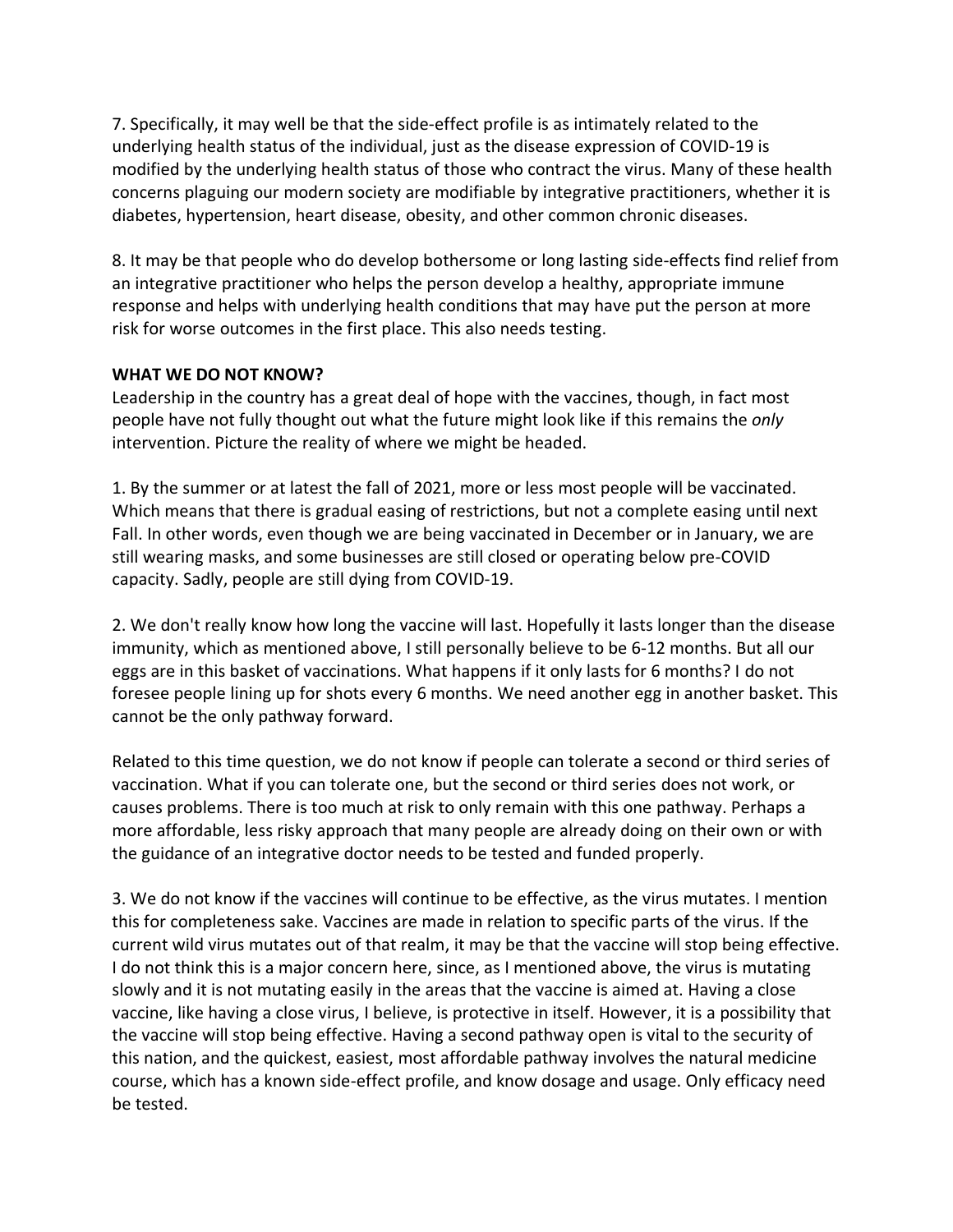### **MY** *WISH LIST* **VIS A VIS VACCINATIONS AND INTEGRATIVE MEDICINE COMMUNITY**

Here's what can be done now, with regard to COVID-19 and vaccinations. I am writing here for those working at the colleges and in professional organizations that are looking for the answer to, "What does our profession bring to the table?" They are also asking, "What should we say about the vaccination that is not already being said by the CDC/FDA/FTC?"

The main need would be an open, consistent, proactive relationship with the FTC/FDA which focuses on the following points:

a. We assist with the vaccine rollout by answering questions and diminishing vaccine hesitancy. b. Research underscores that comorbidities predictably lead to worse disease manifestation and outcomes. Invite the work of integrative providers to impact the treatment of common chronic diseases, many of which are lifestyle and natural medicine modifiable, including diabetes, hypertension, [heart disease](https://www.ncbi.nlm.nih.gov/pmc/articles/PMC3921268/) and obesity. We have a record of proven efficacy working with these populations. When I was giving a talk on this, at one point I wept, and when someone asked me why, I said it is because what we have is a great deal of needless, pointless death. We have all the pieces spelled out to us, but it is a reluctance to broach a different pathway that allows some to die needlessly.

c. We have worked for decades on healthy immune functioning and need ongoing funding to test these approaches in regards to both prevention of and progression of COVID-19 illness. e. We can partner with FTC to disseminate reliable information related to effective preventive and treatment approaches where research already exists. (Zinc, Co-Q10, Vitamin D status, etc.).

f. We assist in developing a protocol for people to use before and after vaccination to mitigate side effects, which in turn may well diminish unwanted vaccine reactions and vaccine hesitancy, and may potentially extend the effect of the vaccine.

In other words, we need to be working on Plan B. We need and want FTC and FDA support for this work. There is an unusual problem that exists in the USA. FDA/FTC rules state that for a substance to be used to treat a disease or prevent a disease, it has to go through stringent drug trials to prove safety and efficacy. OTC products do not have to go through this process, but on the other hand, health claims cannot be made for OTC products. There has to be a middle way here. **Specifically, there are natural approaches that can be easily tested, and if the results show promise, larger studies can be done, and if these interventions are shown to work to treat and/or prevent illness, then uniquely, in this instance, FDA and FTC should allow and encourage such claims to be made.** 

Let me put it in very plain English. It might be that the virus will become more benign, and or it might be that the vaccine works perfectly, but what if it does not? There are very simple studies, very inexpensive studies, that can be conducted with natural products that are inexpensive, and have little to no side effects. These studies could be for disease prevention or treatment. If these work they should be allowed to become part of the national plan to treat or prevent illness, something that cannot be easily done at this time with OTC products.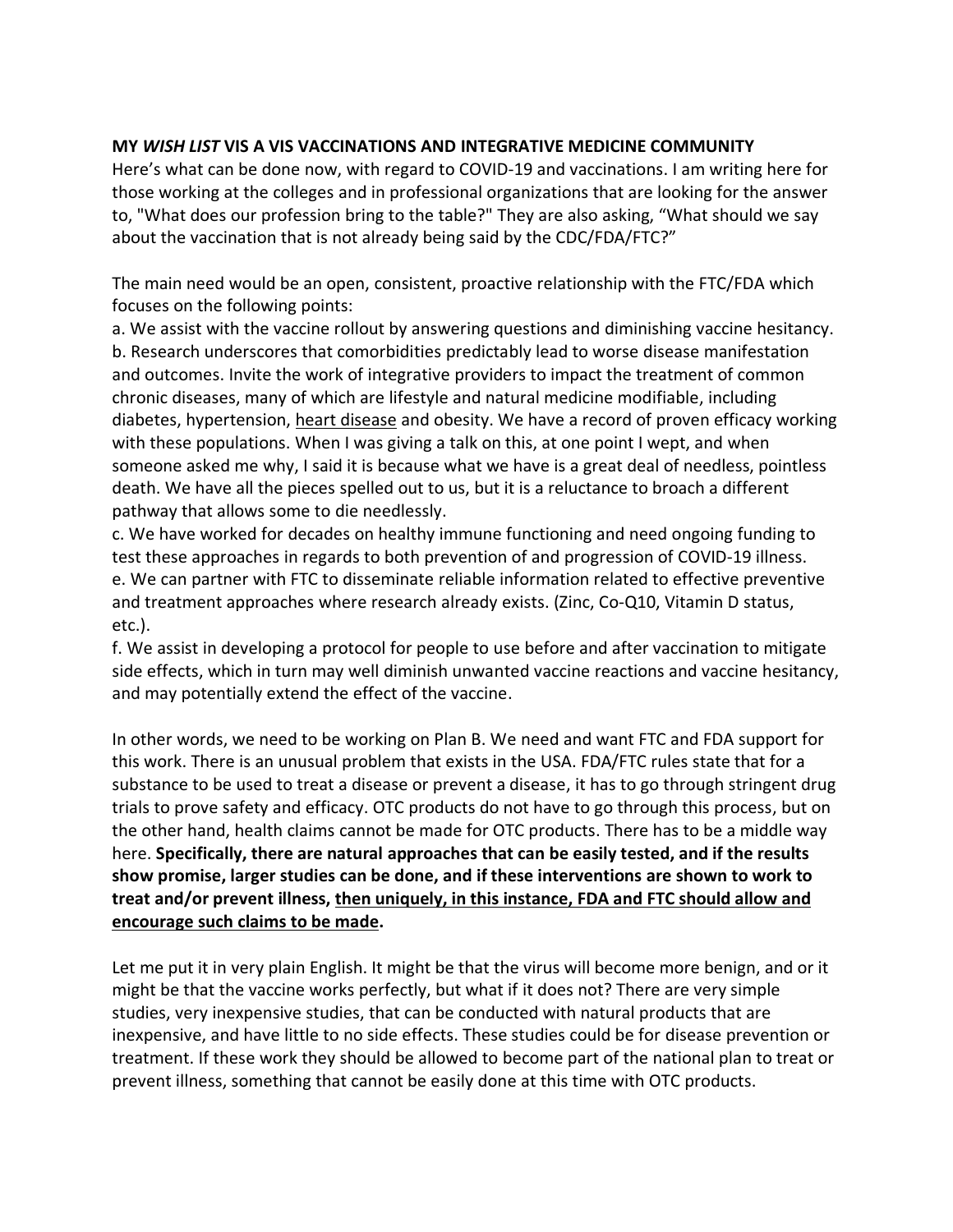A few examples, what if you develop a protocol of inexpensive natural products to be taken as a preventive and seeing how many of those taking those supplements become severely ill from the virus and need to be in the ICU. It may be that for example, taking Vitamin C, Vitamin D, Resveratrol, CoQ10, and Zinc on a daily basis makes it possible to lessen the likelihood of ending up in the ICU. What if most people taking these items, if they fall ill, end up having a milder form of the disease? After all, this is what the vaccine is aiming to do, to lessen the severity of the illness. What if other items to do the same thing? But unlike the vaccine are not so specific that they wear out, as the vaccine might. What if helping the underlying health and addressing comorbidities does the same? These are not inconsequential questions, and also not difficult questions to answer. We have the expertise. We have a willing and interested public. We just need the willingness to venture into this realm and to fund studies properly, and should they be successful, be allowed to disseminate those results as treatment plans.

#### **MY** *WISH LIST* **OUTSIDE OF CAM**

To finish off on a related topic. The main way forward, in a way that puts this period of life in the past, is if the virus changes. Specifically, if it becomes less dangerous. After all, we do not say we have a pandemic of a cold. The fact that billions get sick is sort of almost irrelevant since it's mostly not dangerous. At this moment, we are waiting for the virus to mutate in such a way that it becomes less dangerous. This is nature in its process. Hopefully it is this next year and not much later!

As I mentioned last winter, another possibility is that we modify the virus ourselves. Making it less severe, even if more transmittable, if less people or few people become symptomatic, we are all happier for it, and the vaccine question goes away. All in all, I think this remains one of the easiest paths forward. I believe the virus will get there by itself, but it will take a year, a decade or a century. Of course, I am very, very much aware of the risk here. I am, after all, an evolutionary biologist at heart. But risks versus benefits, I would rather change the virus than change ourselves with a constant barrage of vaccines. The technology exists already. It is not difficult nor expensive. It is just a path that I am not sure that the Department of Defense, who has the capacity, would pursue such a venture. Though at some point if the vaccines are not doing the trick, this may well be in our future.

My other wish is that therapies working on other parts of the immune response be properly funded. Last winter, after speaking to people who were ill with this virus, I wrote about pathways that included C1INH. Eventually a company that manufactures this molecule conducted a small trial that led to positive results. They are now in the midst of a larger trial. This drug will be expensive. But what is important to me is understanding and working on that side of the inflammatory pathway that has been left behind. I think there is a great deal to learn there, which will lead to inexpensive therapeutics.

# **In sum, the question of should I get vaccinated reflects a false dichotomy, it is a logic fallacy.**

This is the point I have been trying to get across for a year now. It can be that there are other approaches that might work in concert or instead of vaccines, should vaccines not work out for the future. These should be looked at, in earnest, as soon as we can. In regard to where we are